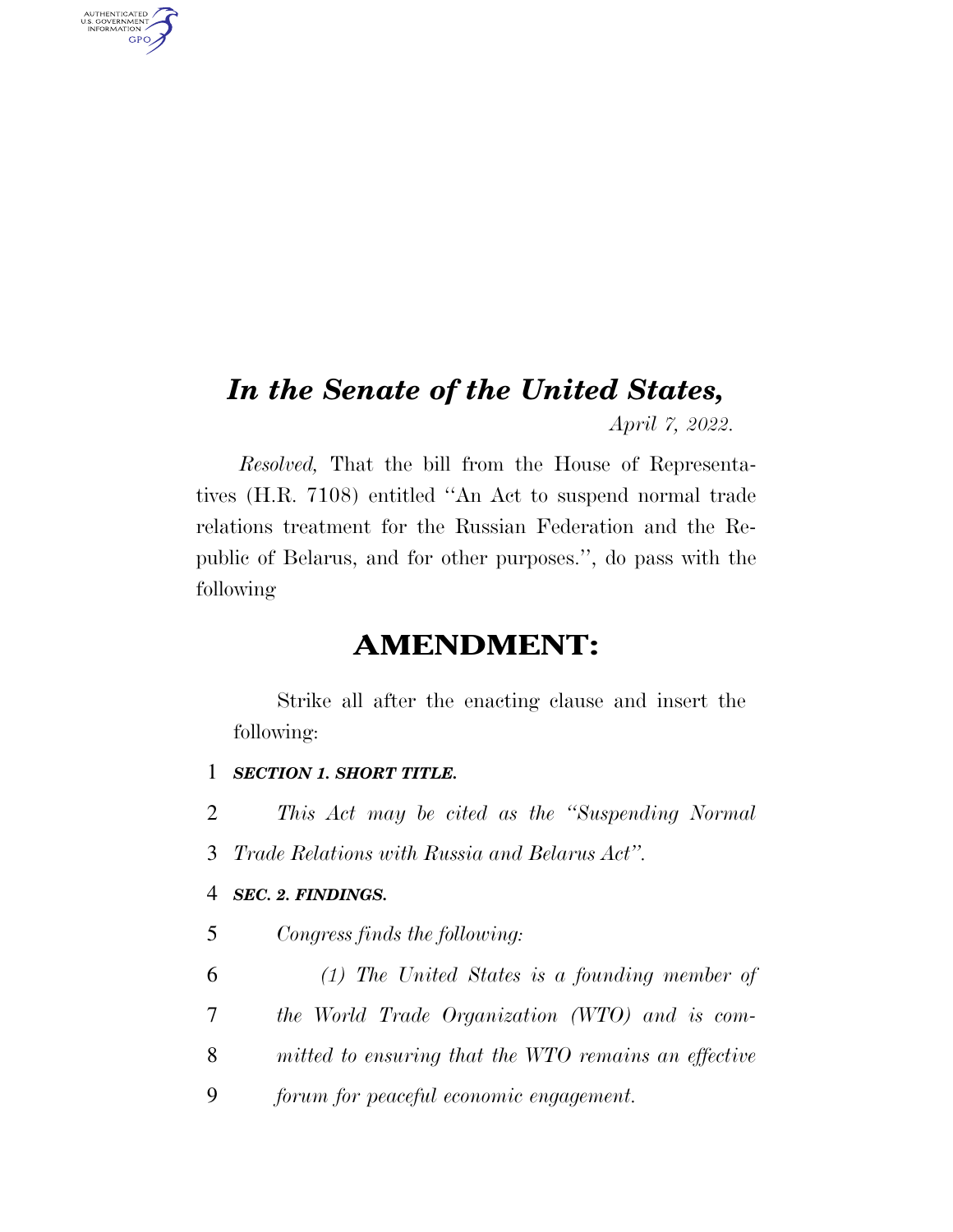| $\mathbf{1}$   | $(2)$ Ukraine is a sovereign nation-state that is        |
|----------------|----------------------------------------------------------|
| $\overline{2}$ | entitled to enter into agreements with other sovereign   |
| 3              | states and to full respect of its territorial integrity. |
| $\overline{4}$ | (3) The United States will be unwavering in its          |
| 5              | support for a secure, democratic, and sovereign          |
| 6              | Ukraine, free to choose its own leaders and future.      |
| 7              | (4) Ukraine acceded to the Marrakesh Agreement           |
| 8              | Establishing the World Trade Organization (WTO           |
| 9              | Agreement) and has been a WTO member since 2008.         |
| 10             | $(5)$ Ukraine's participation in the WTO Agree-          |
| 11             | ment creates both rights and obligations vis-à-vis       |
| 12             | other WTO members.                                       |
| 13             | (6) The Russian Federation acceded to the WTO            |
| 14             | on August 22, 2012, becoming the 156th WTO mem-          |
| 15             | ber, and the Republic of Belarus has applied to accede   |
| 16             | to the WTO.                                              |
| 17             | $(7)$ From the date of its accession, the Russian        |
| 18             | Federation committed to apply fully all provisions of    |
| 19             | the WTO.                                                 |
| 20             | (8) The United States Congress authorized per-           |
| 21             | manent normal trade relations for the Russian Fed-       |
| 22             | eration through the Russia and Moldova Jackson-          |
| 23             | Vanik Repeal and Sergei Magnitsky Rule of Law Ac-        |
| 24             | countability Act of 2012 (Public Law 112–208).           |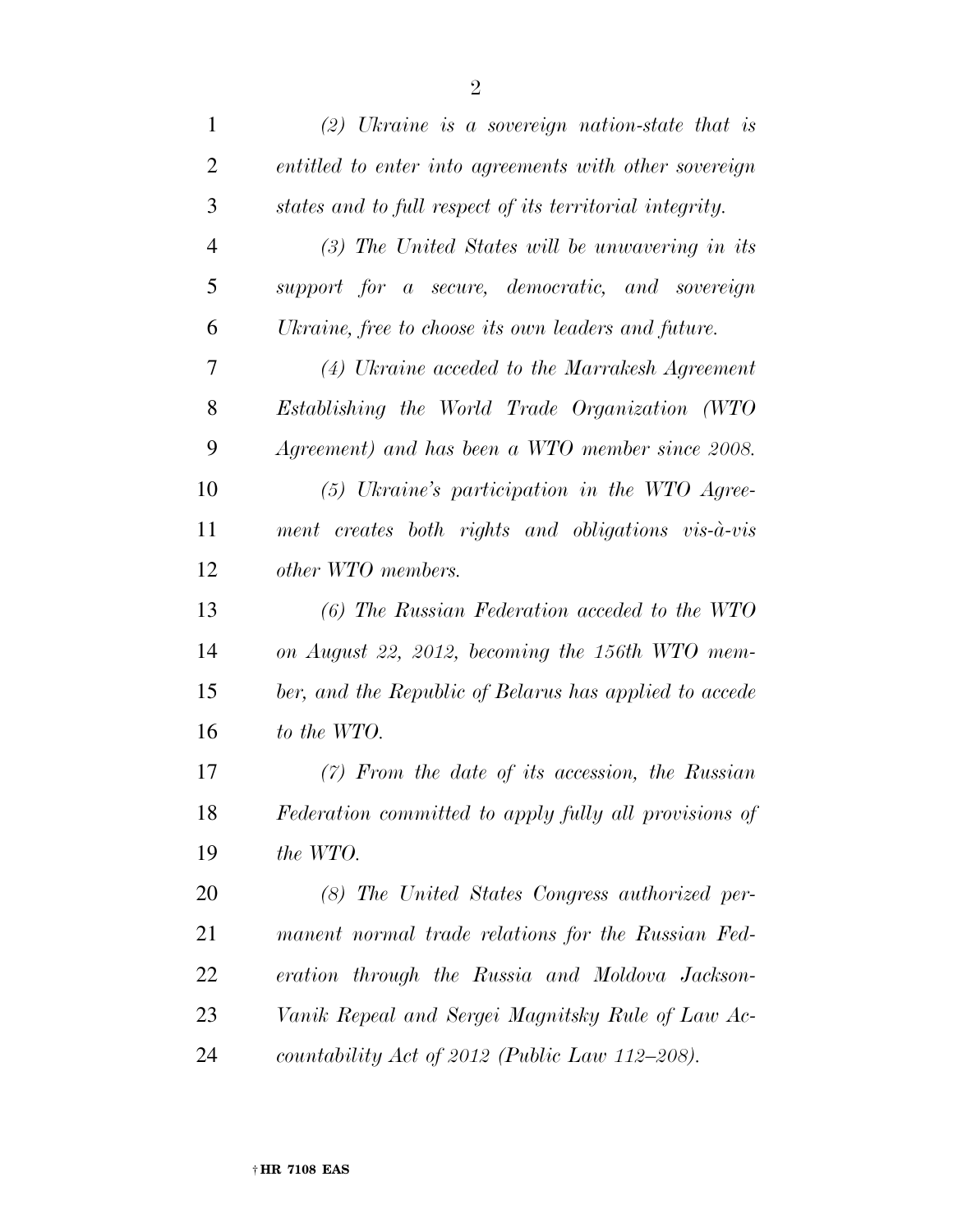| $\mathbf{1}$   | (9) Ukraine communicated to the WTO General           |
|----------------|-------------------------------------------------------|
| 2              | Council on March 2, 2022, urging that all WTO         |
| 3              | members take action against the Russian Federation    |
| $\overline{4}$ | and "consider further steps with the view to sus-     |
| 5              | pending the Russian Federation's participation in the |
| 6              | WTO for its violation of the purpose and principles   |
| 7              | of this Organization".                                |
| 8              | $(10)$ Vladimir Putin, a ruthless dictator, has led   |
| 9              | the Russian Federation into a war of aggression       |
| 10             | <i>against Ukraine, which</i> —                       |
| 11             | $(A)$ denies Ukraine and its people their col-        |
| 12             | lective rights to independence, sovereignty, and      |
| 13             | <i>territorial integrity;</i>                         |
| 14             | $(B)$ constitutes an emergency in inter-              |
| 15             | national relations, because it is a situation of      |
| 16             | armed conflict that threatens the peace and secu-     |
| 17             | rity of all countries, including the United States;   |
| 18             | and                                                   |
| 19             | (C) denies Ukraine its rightful ability to            |
| 20             | participate in international organizations, in-       |
| 21             | cluding the WTO.                                      |
| 22             | $(11)$ The Republic of Belarus, also led by a ruth-   |
| 23             | less dictator, Aleksander Lukashenka, is providing    |
| 24             | important material support to the Russian Federa-     |
| 25             | tion's aggression.                                    |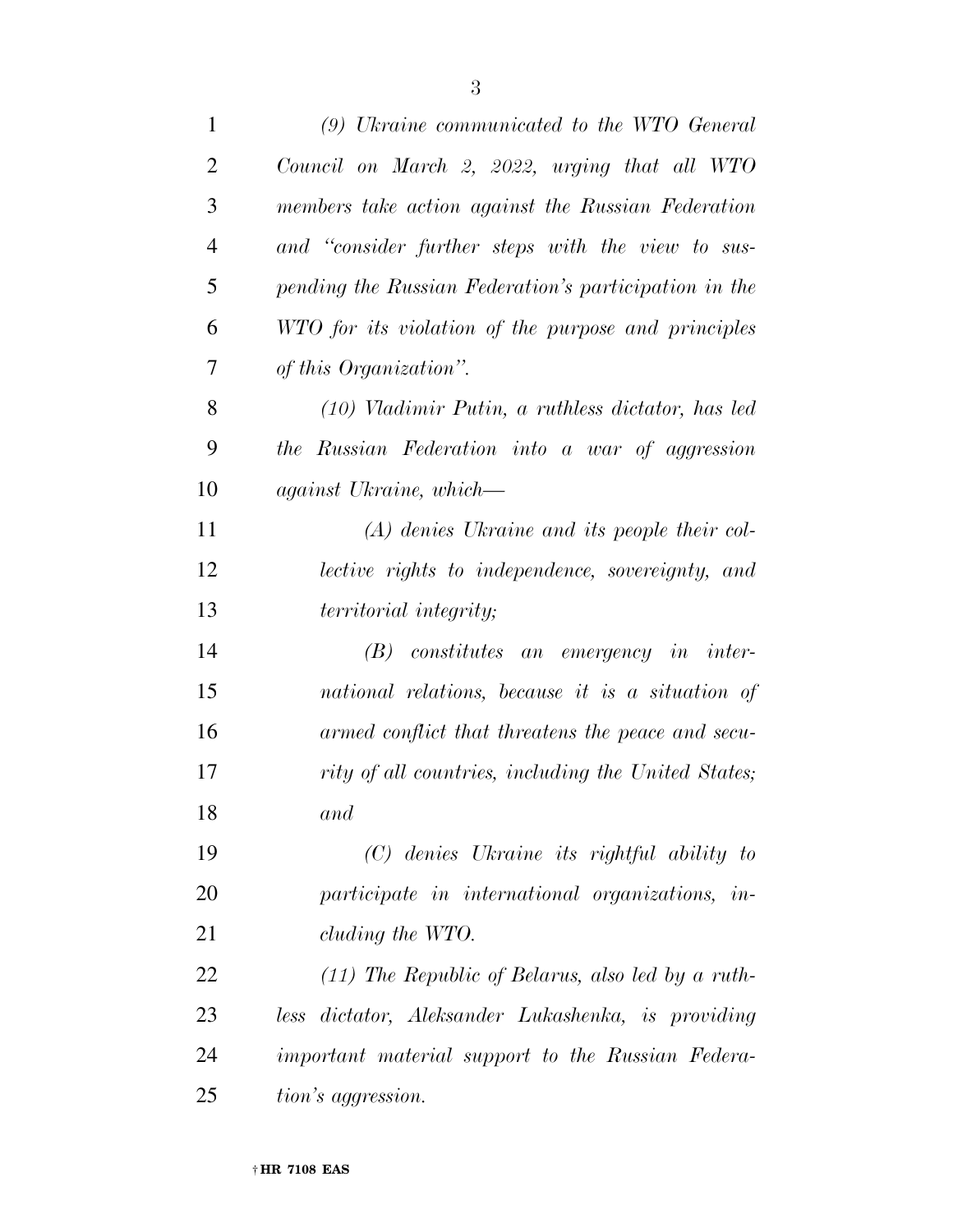| 1              | $(12)$ The Russian Federation's exportation of                |
|----------------|---------------------------------------------------------------|
| $\overline{2}$ | goods in the energy sector is central to its ability to       |
| 3              | wage its war of aggression on Ukraine.                        |
| 4              | $(13)$ The United States, along with its allies and           |
| 5              | partners, has responded to recent aggression by the           |
| 6              | Russian Federation in Ukraine by imposing sweeping            |
| 7              | financial sanctions and stringent export controls.            |
| 8              | $(14)$ The United States cannot allow the con-                |
| 9              | sequences of the Russian Federation's actions to go           |
| 10             | unaddressed, and must lead fellow countries, in all           |
| 11             | fora, including the WTO, to impose appropriate con-           |
| 12             | sequences for the Russian Federation's aggression.            |
|                |                                                               |
| 13             | SEC. 3. SUSPENSION OF NORMAL TRADE RELATIONS WITH             |
| 14             | THE RUSSIAN FEDERATION AND THE REPUB-                         |
|                | <b>LIC OF BELARUS.</b>                                        |
| 16             | (a) NONDISCRIMINATORY TARIFF TREATMENT.-Not-                  |
| 17             | withstanding any other provision of law, beginning on the     |
| 15             | 18 day after the date of the enactment of this Act, the rates |
|                | 19 of duty set forth in column 2 of the Harmonized Tariff     |
|                | 20 Schedule of the United States shall apply to all products  |
|                | of the Russian Federation and of the Republic of Belarus.     |
| 21<br>22       | (b) AUTHORITY TO PROCLAIM INCREASED COLUMN 2                  |
| 23             | $RATES. -$                                                    |

*increases in the rates of duty applicable to products*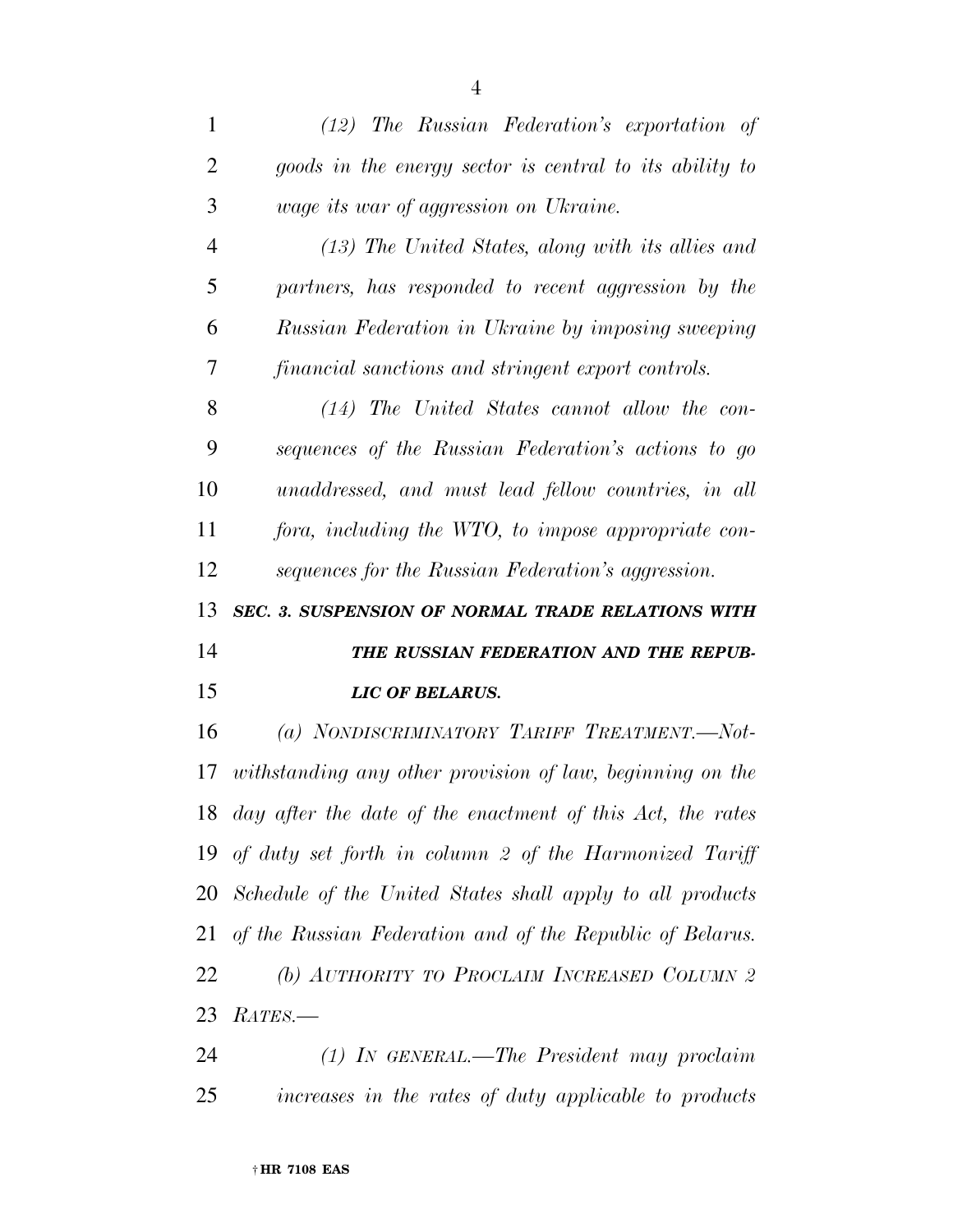| 1              | of the Russian Federation or the Republic of Belarus,  |
|----------------|--------------------------------------------------------|
| $\overline{2}$ | above the rates set forth in column 2 of the Har-      |
| 3              | monized Tariff Schedule of the United States.          |
| $\overline{4}$ | (2) PRIOR CONSULTATION.—The President shall,           |
| 5              | not later than 5 calendar days before issuing any      |
| 6              | proclamation under paragraph (1), consult with the     |
| 7              | Committee on Ways and Means of the House of Rep-       |
| 8              | resentatives and the Committee on Finance of the       |
| 9              | Senate regarding the basis for and anticipated im-     |
| 10             | pact of the proposed increases to rates of duty de-    |
| 11             | scribed in paragraph (1).                              |
| 12             | (3) TERMINATION.—The authority to issue proc-          |
| 13             | lamations under this subsection shall terminate on     |
| 14             | January 1, 2024.                                       |
| 15             | SEC. 4. RESUMPTION OF APPLICATION OF HTS COLUMN 1      |
| 16             | RATES OF DUTY AND RESTORATION OF NOR-                  |
| 17             | TRADE RELATIONS TREATMENT FOR<br>MAL                   |
| 18             | THE RUSSIAN FEDERATION AND THE REPUB-                  |
| 19             | LIC OF BELARUS.                                        |
| 20             | (a) TEMPORARY APPLICATION OF HTS COLUMN 1              |
| 21             | <b>RATES OF DUTY.-</b>                                 |
| 22             | $(1)$ In GENERAL.—Notwithstanding any other            |
| 23             | provision of law (including the application of column  |
| 24             | 2 rates of duty under section 3), the President is au- |
| 25             | thorized to temporarily resume, for one or more peri-  |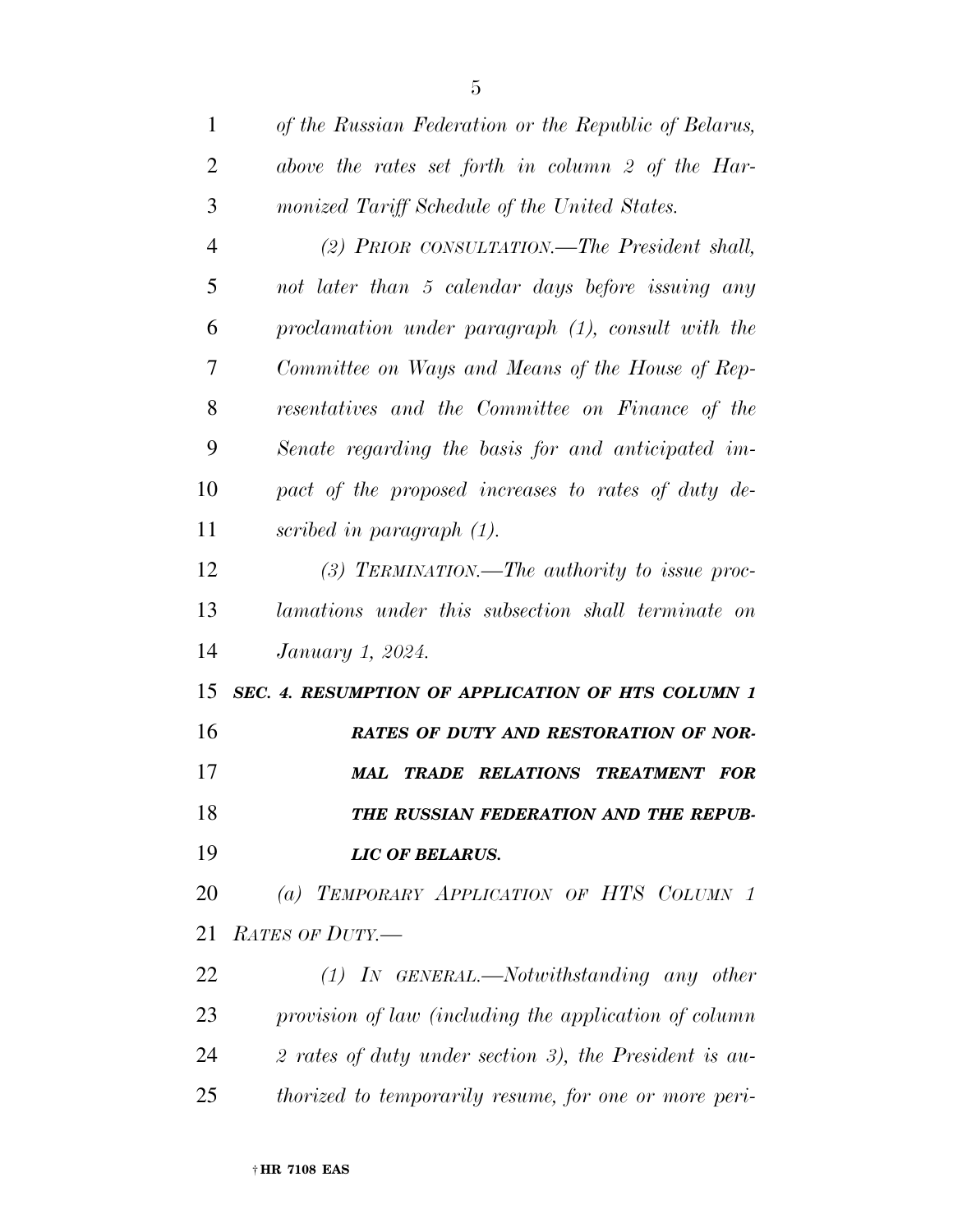| $\mathbf{1}$   | ods not to exceed 1 year each, the application of the   |
|----------------|---------------------------------------------------------|
| $\overline{2}$ | rates of duty set forth in column 1 of the Harmonized   |
| 3              | Tariff Schedule of the United States to the products    |
| $\overline{4}$ | of the Russian Federation, the Republic of Belarus, or  |
| 5              | both, if the President submits to Congress with respect |
| 6              | to either or both such countries a certification under  |
| 7              | subsection (c) for each such period. Such action shall  |
| 8              | take effect beginning on the date that is 90 calendar   |
| 9              | days after the date of submission of such certification |
| 10             | for such period, unless there is enacted into law dur-  |
| 11             | ing such 90-day period a joint resolution of dis-       |
| 12             | <i>approval.</i>                                        |
| 13             | (2) CONSULTATION AND REPORT.—The President              |
| 14             | shall, not later than 45 calendar days before submit-   |
| 15             | ting a certification under paragraph $(1)$ —            |
| 16             | $(A)$ consult with—                                     |
| 17             | (i) the Committee on Ways and Means                     |
| 18             | and the Committee on Foreign Affairs of the             |
| 19             | House of Representatives; and                           |
| 20             | (ii) the Committee on Finance and the                   |
| 21             | Committee on Foreign Relations of the Sen-              |
| 22             | ate; and                                                |
| 23             | $(B)$ submit to all such committees a report            |
| 24             | that explains the basis for the determination of        |
| 25             | the President contained in such certification.          |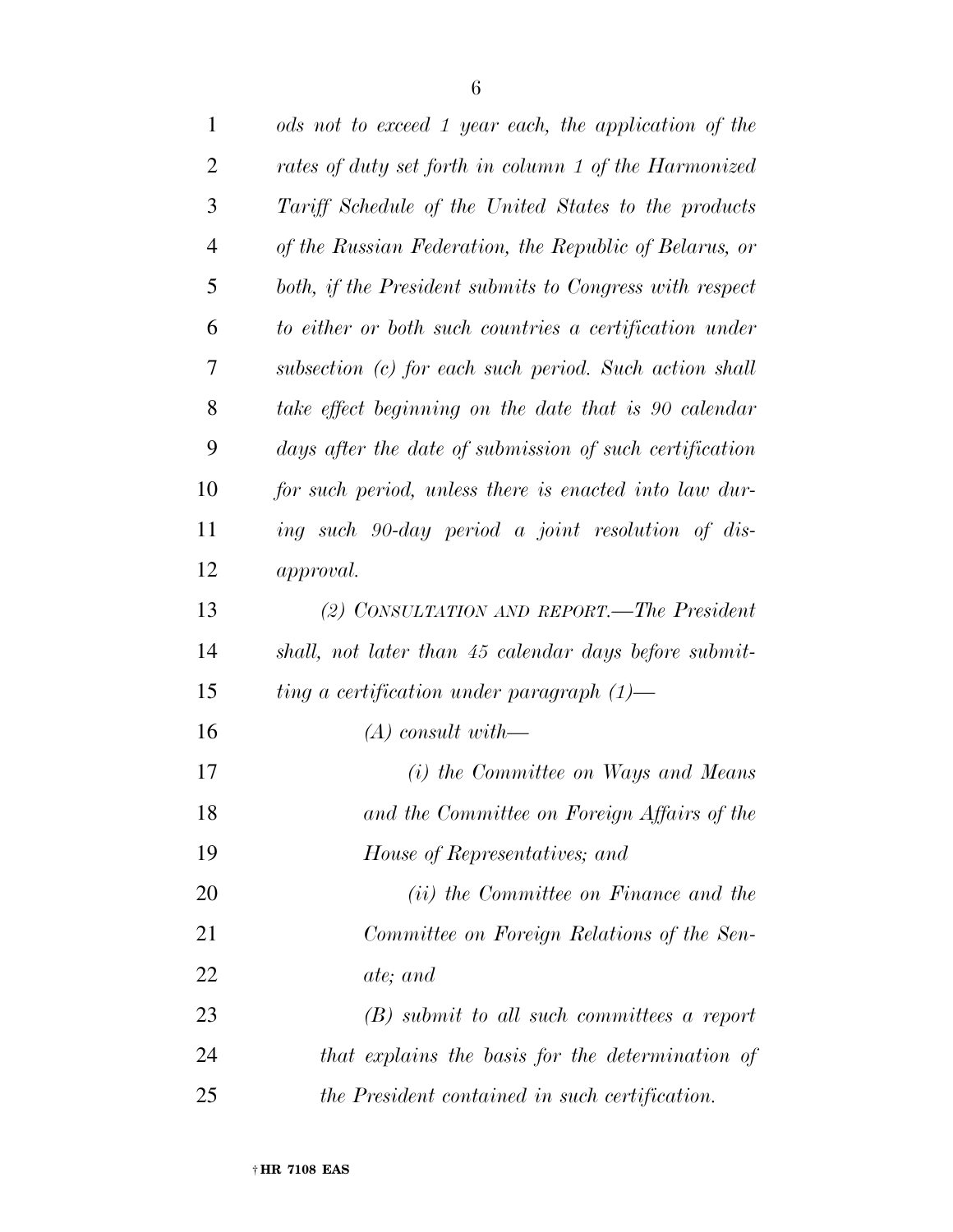*(b) RESTORATION OF NORMAL TRADE RELATIONS TREATMENT.—* 

| 3              | $(1)$ IN GENERAL.—The President is authorized to         |
|----------------|----------------------------------------------------------|
| $\overline{4}$ | resume the application of the rates of duty set forth    |
| 5              | in column 1 of the Harmonized Tariff Schedule of the     |
| 6              | United States to the products of the Russian Federa-     |
| 7              | tion, the Republic of Belarus, or both, if the President |
| 8              | submits to Congress with respect to either or both such  |
| 9              | countries a certification under subsection (c). Such     |
| 10             | action shall take effect beginning on the date that is   |
| 11             | 90 calendar days after the date of submission of such    |
| 12             | certification, unless there is enacted into law during   |
| 13             | such 90-day period a joint resolution of disapproval.    |
| 14             | (2) CONSULTATION AND REPORT.—The President               |
| 15             | shall, not later than 45 calendar days before submit-    |
| 16             | ting a certification under paragraph $(1)$ —             |
| 17             | $(A)$ consult with—                                      |
| 18             | (i) the Committee on Ways and Means                      |
| 19             | and the Committee on Foreign Affairs of the              |
| 20             | House of Representatives; and                            |
| 21             | (ii) the Committee on Finance and the                    |
| 22             | Committee on Foreign Relations of the Sen-               |
| 23             | ate; and                                                 |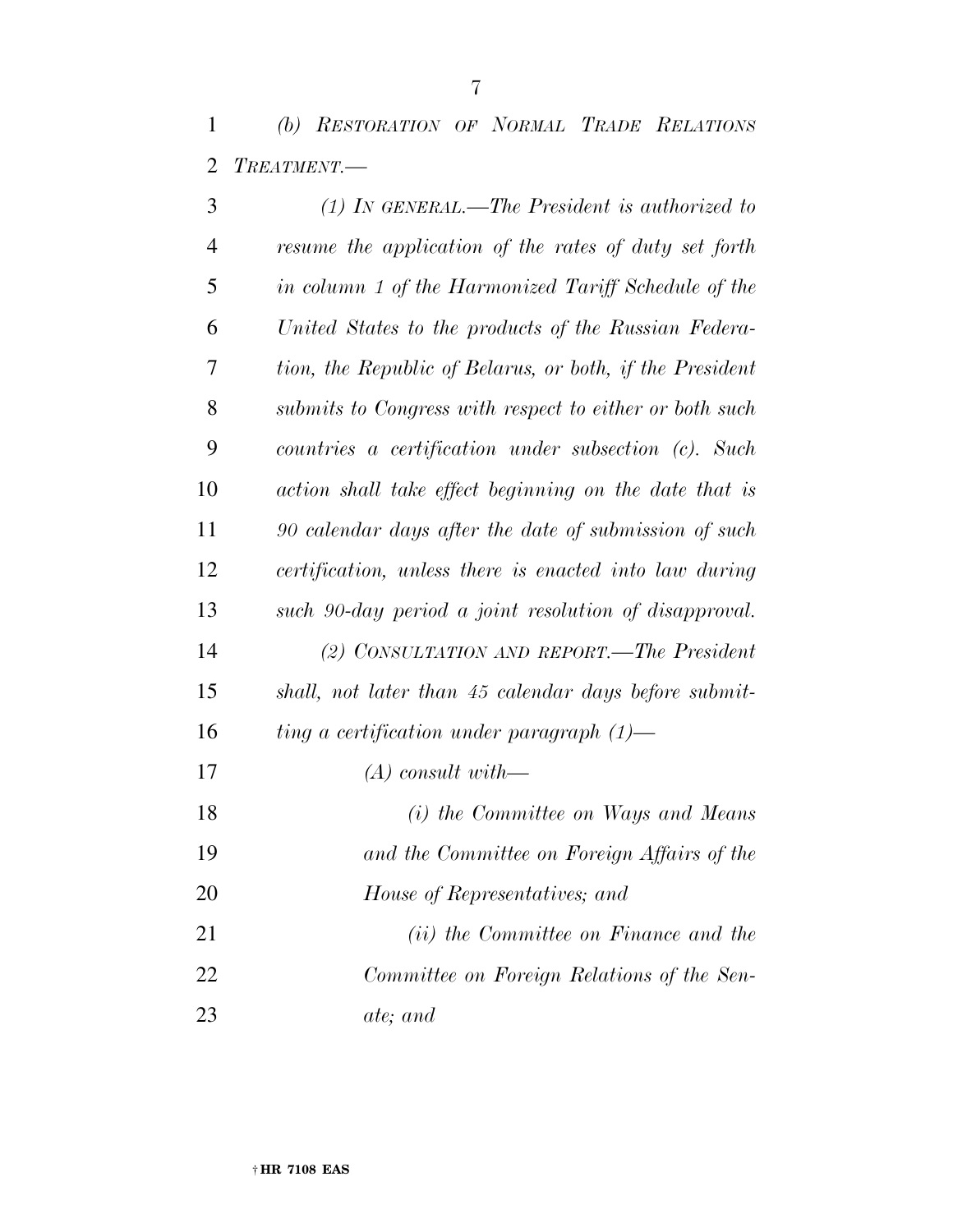| 1              | $(B)$ submit to all such committees a report           |
|----------------|--------------------------------------------------------|
| $\overline{2}$ | that explains the basis for the determination of       |
| 3              | the President contained in such certification.         |
| $\overline{4}$ | (3) PRODUCTS OF THE RUSSIAN FEDERATION.-               |
| 5              | If the President submits pursuant to paragraph $(1)$ a |
| 6              | certification under subsection (c) with respect to the |
| 7              | Russian Federation and a joint resolution of dis-      |
| 8              | approval is not enacted during the 90-day period de-   |
| 9              | scribed in that paragraph, the President may grant     |
| 10             | permanent nondiscriminatory tariff treatment (nor-     |
| 11             | mal trade relations) to the products of the Russian    |
| 12             | <i>Federation.</i>                                     |
|                |                                                        |

 *(4) PRODUCTS OF THE REPUBLIC OF BELARUS.—If the President submits pursuant to paragraph (1) a certification under subsection (c) with respect to the Republic of Belarus and a joint resolution of disapproval is not enacted during the 90-day period described in that paragraph, the Presi- dent may, subject to the provisions of chapter 1 of title IV of the Trade Act of 1974 (19 U.S.C. 2431 et seq.), grant nondiscriminatory tariff treatment (nor- mal trade relations) to the products of the Republic of Belarus.* 

 *(c) CERTIFICATION.—A certification under this sub-section is a certification in writing that—*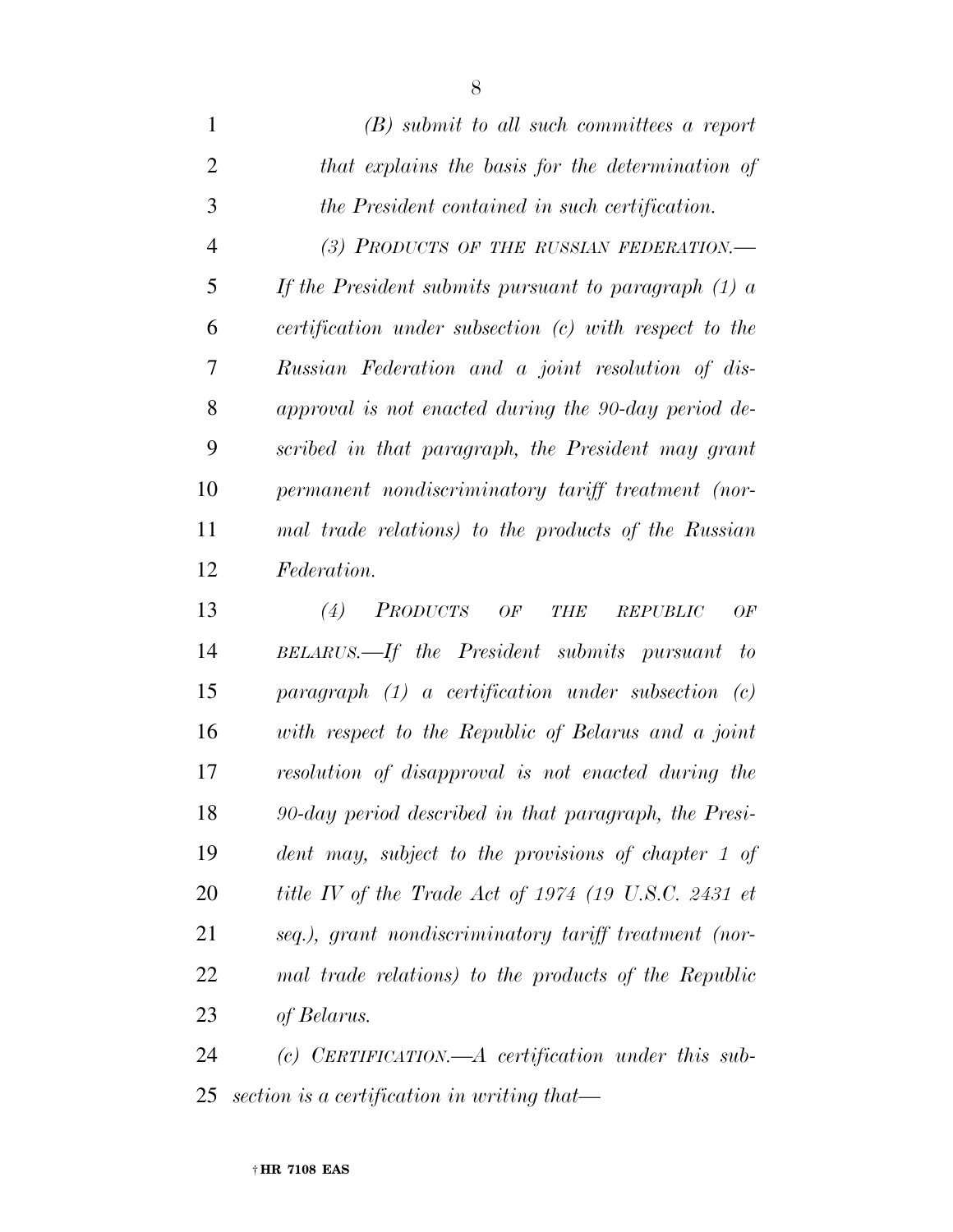| $\mathbf{1}$   | $(1)$ specifies the action proposed to be taken pur-     |
|----------------|----------------------------------------------------------|
| $\overline{2}$ | suant to the certification and whether such action is    |
| 3              | pursuant to subsection (a)(1) or (b)(1) of this section; |
| $\overline{4}$ | and                                                      |
| 5              | $(2)$ contains a determination of the President          |
| 6              | that the Russian Federation or the Republic of           |
| 7              | <i>Belarus (or both)—</i>                                |
| 8              | $(A)$ has reached an agreement relating to               |
| 9              | respective withdrawal of Russian<br>the<br>$-$ or        |
| 10             | Belarusian forces (or both, if applicable) and ces-      |
| 11             | sation of military hostilities that is accepted by       |
| 12             | the free and independent government of Ukraine;          |
| 13             | (B) poses no immediate military threat of                |
| 14             | aggression to any North Atlantic Treaty Organi-          |
| 15             | zation member; and                                       |
| 16             | $(C)$ recognizes the right of the people of              |
| 17             | Ukraine to independently and freely choose their         |
| 18             | own government.                                          |
| 19             | (d) JOINT RESOLUTION OF DISAPPROVAL.—                    |
| 20             | $(1)$ DEFINITION.—For purposes of this section,          |
| 21             | the term "joint resolution of disapproval" means only    |
| 22             | <i>a joint resolution—</i>                               |
| 23             | $(A)$ which does not have a preamble;                    |
| 24             | $(B)$ the title of which is as follows: "Joint"          |
| 25             | resolution disapproving the President's certifi-         |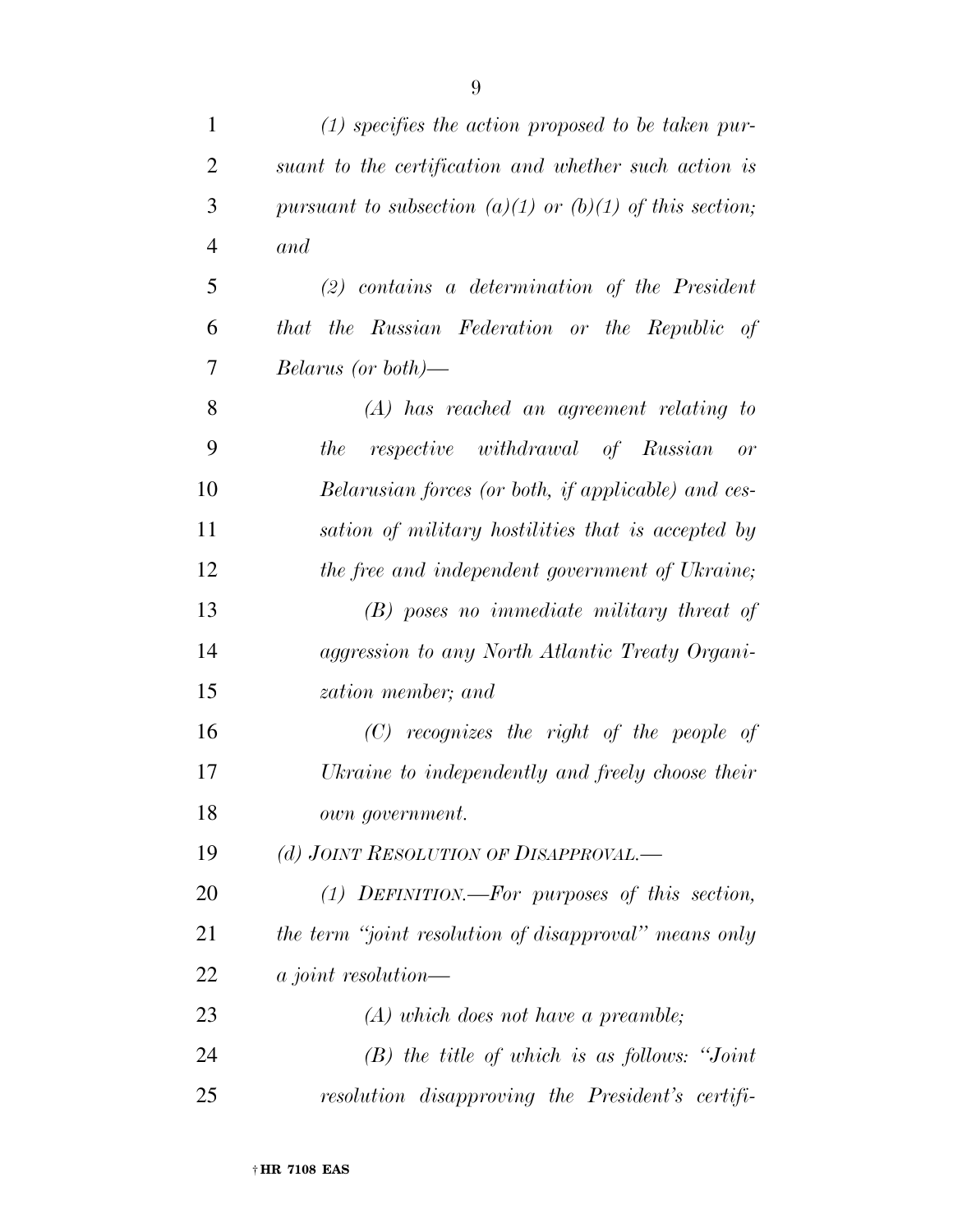*cation under section 4(c) of the Suspending Nor- mal Trade Relations with Russia and Belarus Act.''; and* 

 *(C) the matter after the resolving clause of which is as follows: ''That Congress disapproves the certification of the President under section 4(c) of the Suspending Normal Trade Relations with Russia and Belarus Act, submitted to Con-gress on* \_\_\_\_\_\_\_\_", the blank space being filled in *with the appropriate date.* 

 *(2) INTRODUCTION IN THE HOUSE OF REP- RESENTATIVES.—During a period of 5 legislative days beginning on the date that a certification under subsection (c) is submitted to Congress, a joint resolu- tion of disapproval may be introduced in the House of Representatives by the majority leader or the mi-nority leader.* 

 *(3) INTRODUCTION IN THE SENATE.—During a period of 5 days on which the Senate is in session be- ginning on the date that a certification under sub- section (c) is submitted to Congress, a joint resolution of disapproval may be introduced in the Senate by the majority leader (or the majority leader's designee) or the minority leader (or the minority leader's des-ignee).*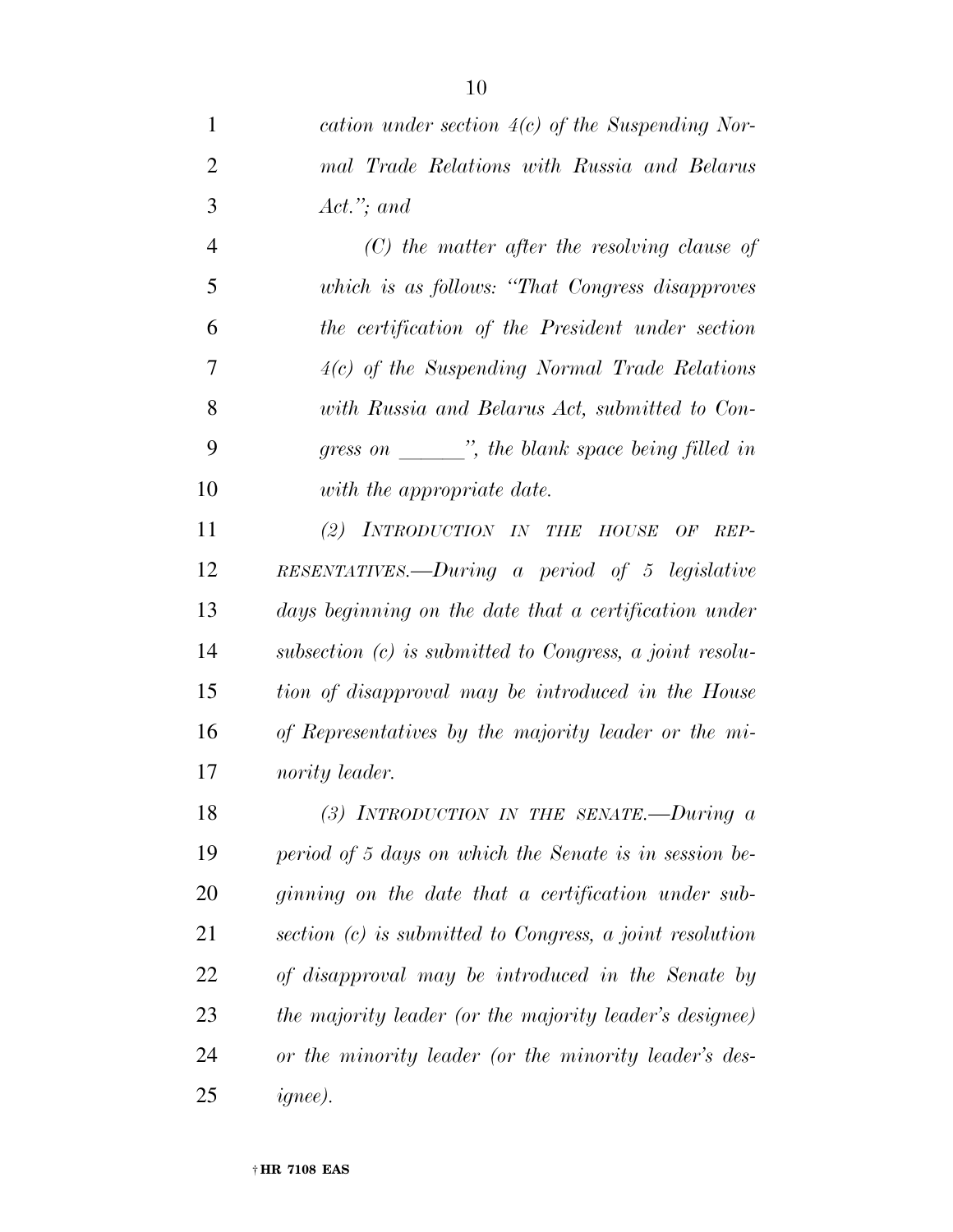*(4) FLOOR CONSIDERATION IN THE HOUSE OF REPRESENTATIVES.—* 

 *(A) REPORTING AND DISCHARGE.—If a committee of the House to which a joint resolu- tion of disapproval has been referred has not re- ported such joint resolution within 10 legislative days after the date of referral, that committee shall be discharged from further consideration thereof.* 

 *(B) PROCEEDING TO CONSIDERATION.—Be- ginning on the third legislative day after each committee to which a joint resolution of dis- approval has been referred reports it to the House or has been discharged from further con- sideration thereof, it shall be in order to move to proceed to consider the joint resolution in the House. All points of order against the motion are waived. Such a motion shall not be in order after the House has disposed of a motion to pro- ceed on a joint resolution with regard to the same certification. The previous question shall be considered as ordered on the motion to its adop- tion without intervening motion. The motion shall not be debatable. A motion to reconsider the*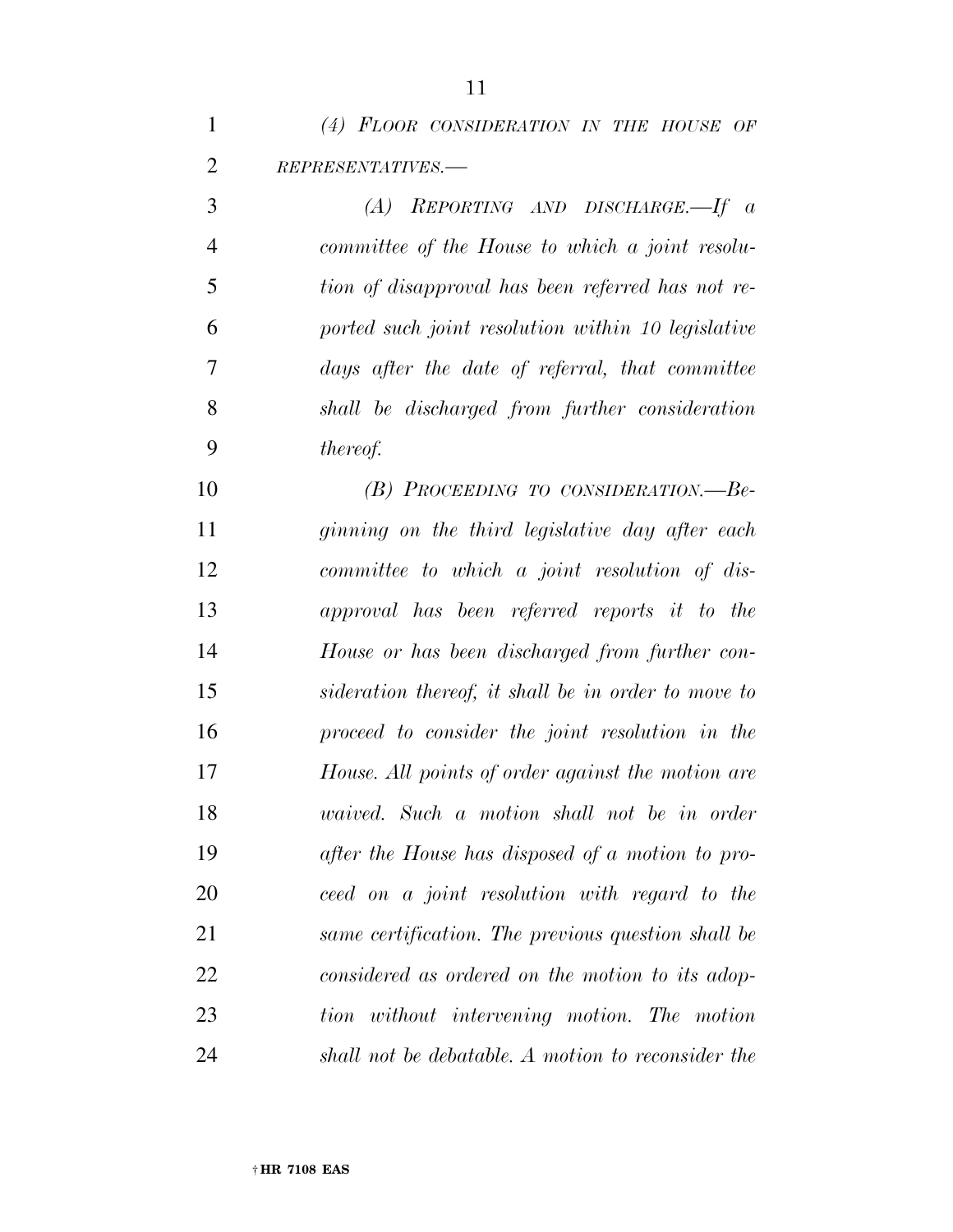*vote by which the motion is disposed of shall not be in order.* 

 *(C) CONSIDERATION.—The joint resolution shall be considered as read. All points of order against the joint resolution and against its con- sideration are waived. The previous question shall be considered as ordered on the joint resolu- tion to final passage without intervening motion except two hours of debate equally divided and controlled by the sponsor of the joint resolution (or a designee) and an opponent. A motion to re- consider the vote on passage of the joint resolu-tion shall not be in order.* 

*(5) CONSIDERATION IN THE SENATE.—* 

 *(A) COMMITTEE REFERRAL.—A joint reso- lution of disapproval introduced in the Senate shall be referred to the Committee on Finance.* 

 *(B) REPORTING AND DISCHARGE.—If the Committee on Finance has not reported such joint resolution of disapproval within 10 days on which the Senate is in session after the date of referral of such joint resolution, that committee shall be discharged from further consideration of such joint resolution and the joint resolution shall be placed on the appropriate calendar.*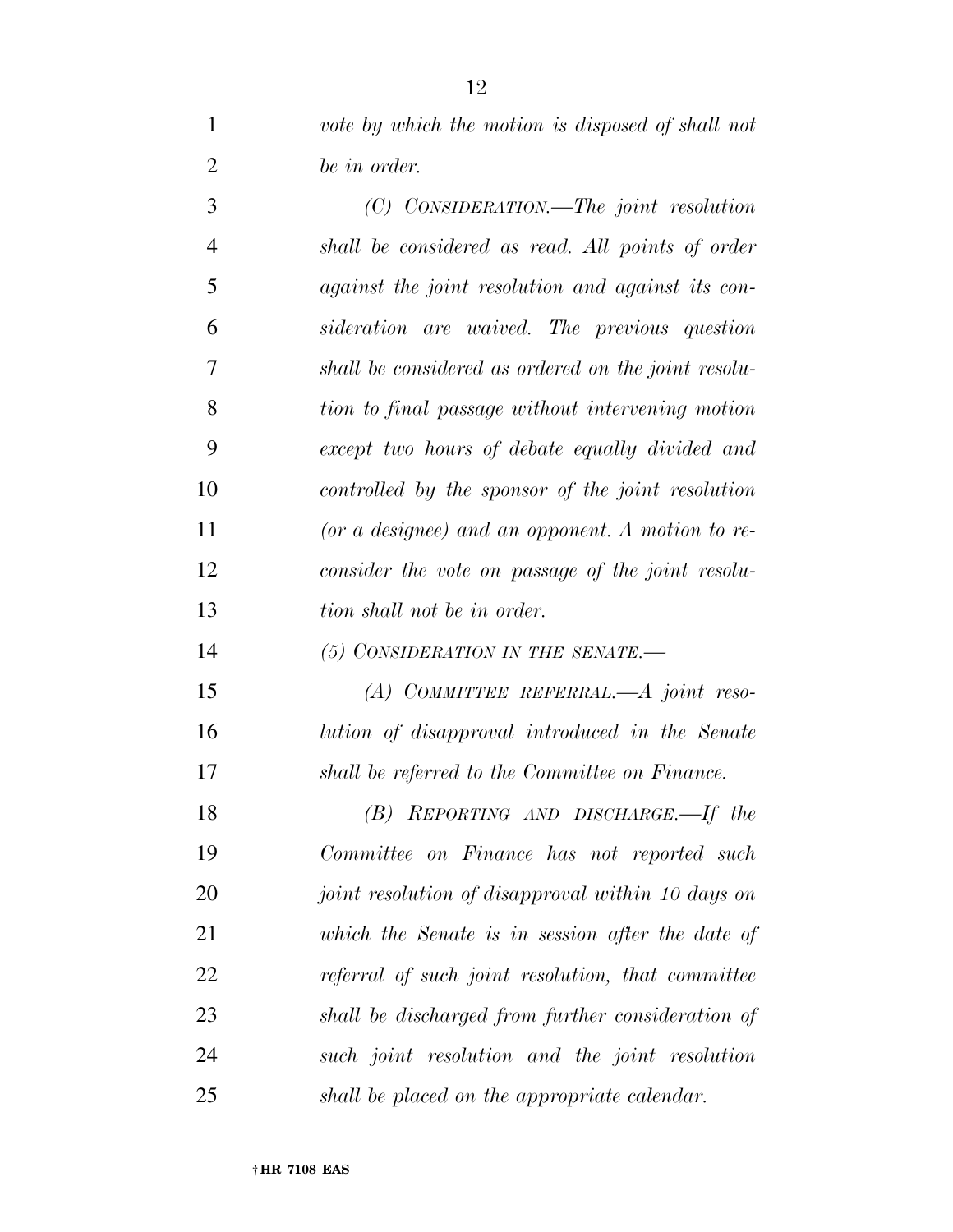| $\mathbf{1}$   | (C)<br>MOTION TO PROCEED.—Notwith-                 |
|----------------|----------------------------------------------------|
| $\overline{2}$ | standing Rule XXII of the Standing Rules of the    |
| 3              | Senate, it is in order at any time after the Com-  |
| $\overline{4}$ | mittee on Finance reports the joint resolution of  |
| 5              | disapproval to the Senate or has been discharged   |
| 6              | from its consideration (even though a previous     |
| 7              | motion to the same effect has been disagreed to)   |
| 8              | to move to proceed to the consideration of the     |
| 9              | joint resolution, and all points of order against  |
| 10             | the joint resolution (and against consideration of |
| 11             | the joint resolution) shall be waived. The motion  |
| 12             | to proceed is not debatable. The motion is not     |
| 13             | subject to a motion to postpone. A motion to re-   |
| 14             | consider the vote by which the motion is agreed    |
| 15             | to or disagreed to shall not be in order. If a mo- |
| 16             | tion to proceed to the consideration of the joint  |
| 17             | resolution of disapproval is agreed to, the joint  |
| 18             | resolution shall remain the unfinished business    |
| 19             | until disposed of.                                 |
| 20             | $(D)$ DEBATE.—Debate on the joint resolu-          |
| 21             | tion of disapproval, and on all debatable motions  |
| 22             | and appeals in connection therewith, shall be      |
| 23             | limited to not more than 10 hours, which shall     |
| 24             | be divided equally between the majority and mi-    |

*nority leaders or their designees. A motion to*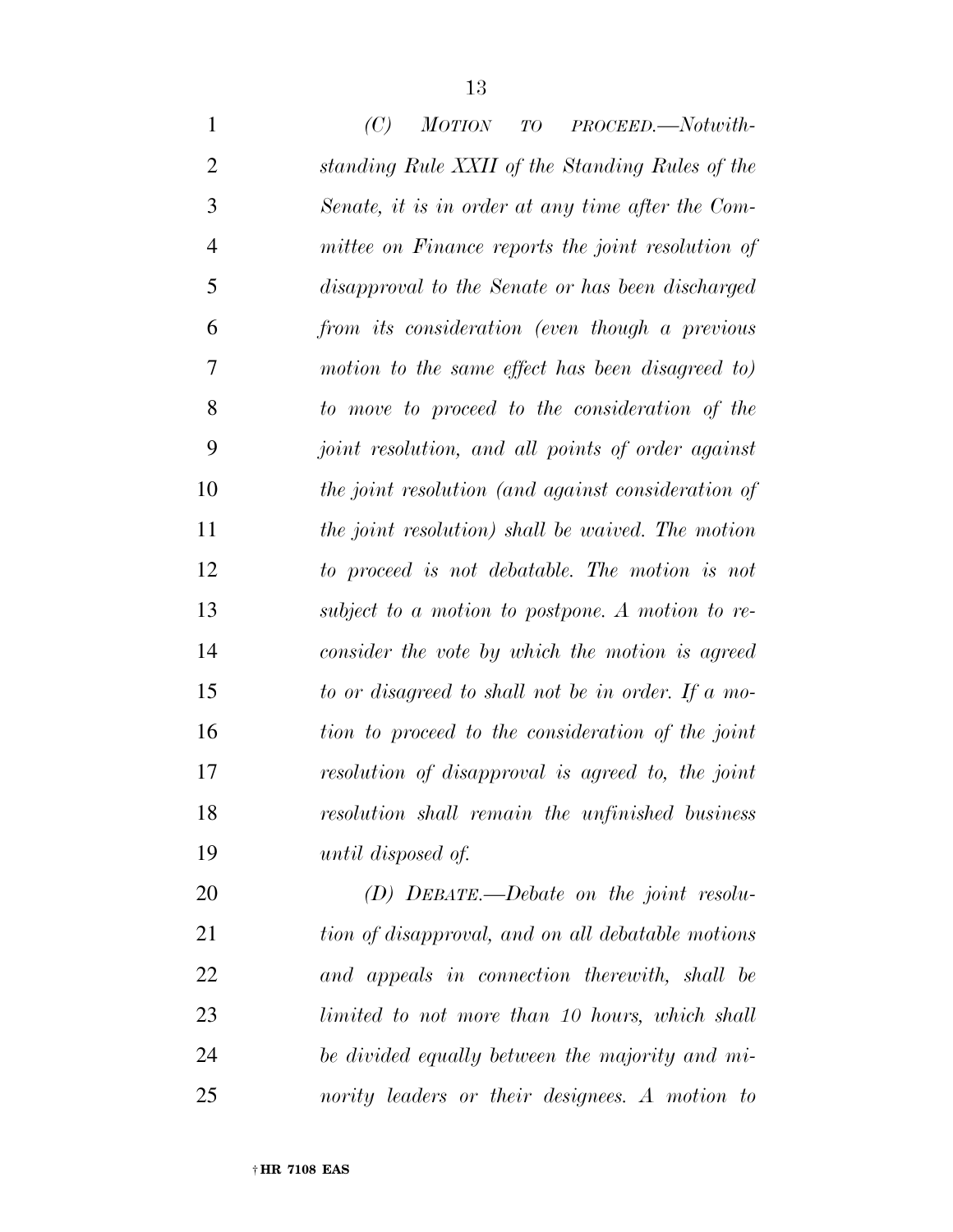| $\mathbf{1}$   | further limit debate is in order and not debat-     |
|----------------|-----------------------------------------------------|
| $\overline{2}$ | able. An amendment to, or a motion to postpone,     |
| 3              | or a motion to proceed to the consideration of      |
| $\overline{4}$ | other business, or a motion to recommit the joint   |
| 5              | resolution of disapproval is not in order.          |
| 6              | $(E)$ VOTE ON PASSAGE.—The vote on pas-             |
| 7              | sage shall occur immediately following the con-     |
| 8              | clusion of the debate on the joint resolution of    |
| 9              | disapproval and a single quorum call at the con-    |
| 10             | clusion of the debate, if requested in accordance   |
| 11             | with the rules of the Senate.                       |
| 12             | $(F)$ RULES OF THE CHAIR ON PROCE-                  |
| 13             | $DURE. -\n$ Appeals from the decisions of the Chair |
| 14             | relating to the application of the rules of the     |
| 15             | Senate, as the case may be, to the procedure re-    |
| 16             | lating to the joint resolution of disapproval shall |
| 17             | be decided without debate.                          |
| 18             | (G) CONSIDERATION OF VETO MESSAGES.-                |
| 19             | Debate in the Senate of any veto message with       |
| 20             | respect to the joint resolution of disapproval, in- |
| 21             | cluding all debatable motions and appeals in        |
| 22             | connection with such joint resolution, shall be     |
| 23             | limited to 10 hours, to be equally divided be-      |
| 24             | tween, and controlled by, the majority leader and   |
| 25             | the minority leader or their designees.             |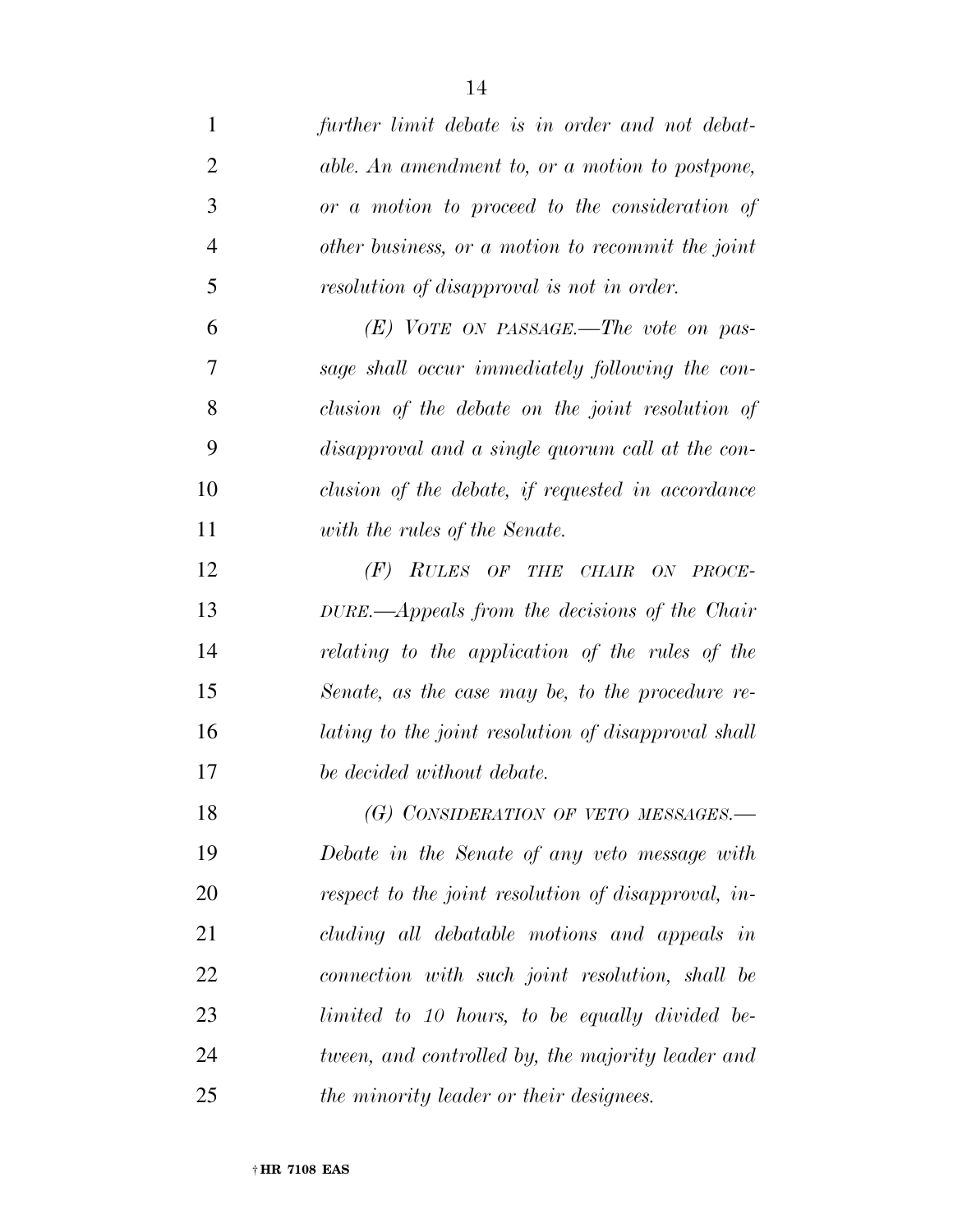| $\mathbf{1}$   | (6) PROCEDURES IN THE SENATE.- $\pounds xcep$ as        |
|----------------|---------------------------------------------------------|
| $\overline{2}$ | otherwise provided in this subsection, the following    |
| 3              | procedures shall apply in the Senate to a joint resolu- |
| $\overline{4}$ | tion of disapproval to which this subsection applies:   |
| 5              | $(A)$ Except as provided in subparagraph                |
| 6              | $(B)$ , a joint resolution of disapproval that has      |
| 7              | passed the House of Representatives shall, when         |
| 8              | received in the Senate, be referred to the Com-         |
| 9              | mittee on Finance for consideration in accord-          |
| 10             | ance with this subsection.                              |
| 11             | $(B)$ If a joint resolution of disapproval to           |
| 12             | which this subsection applies was introduced in         |
| 13             | the Senate before receipt of a joint resolution of      |
| 14             | disapproval that has passed the House of Rep-           |
| 15             | resentatives, the joint resolution from the House       |
| 16             | of Representatives shall, when received in the          |
| 17             | Senate, be placed on the calendar. If this sub-         |
| 18             | paragraph applies, the procedures in the Senate         |
| 19             | with respect to a joint resolution of disapproval       |
| 20             | introduced in the Senate that contains the iden-        |
| 21             | tical matter as the joint resolution of dis-            |
| 22             | approval that passed the House of Representa-           |
| 23             | tives shall be the same as if no joint resolution       |
| 24             | of disapproval had been received from the House         |
| 25             | of Representatives, except that the vote on pas-        |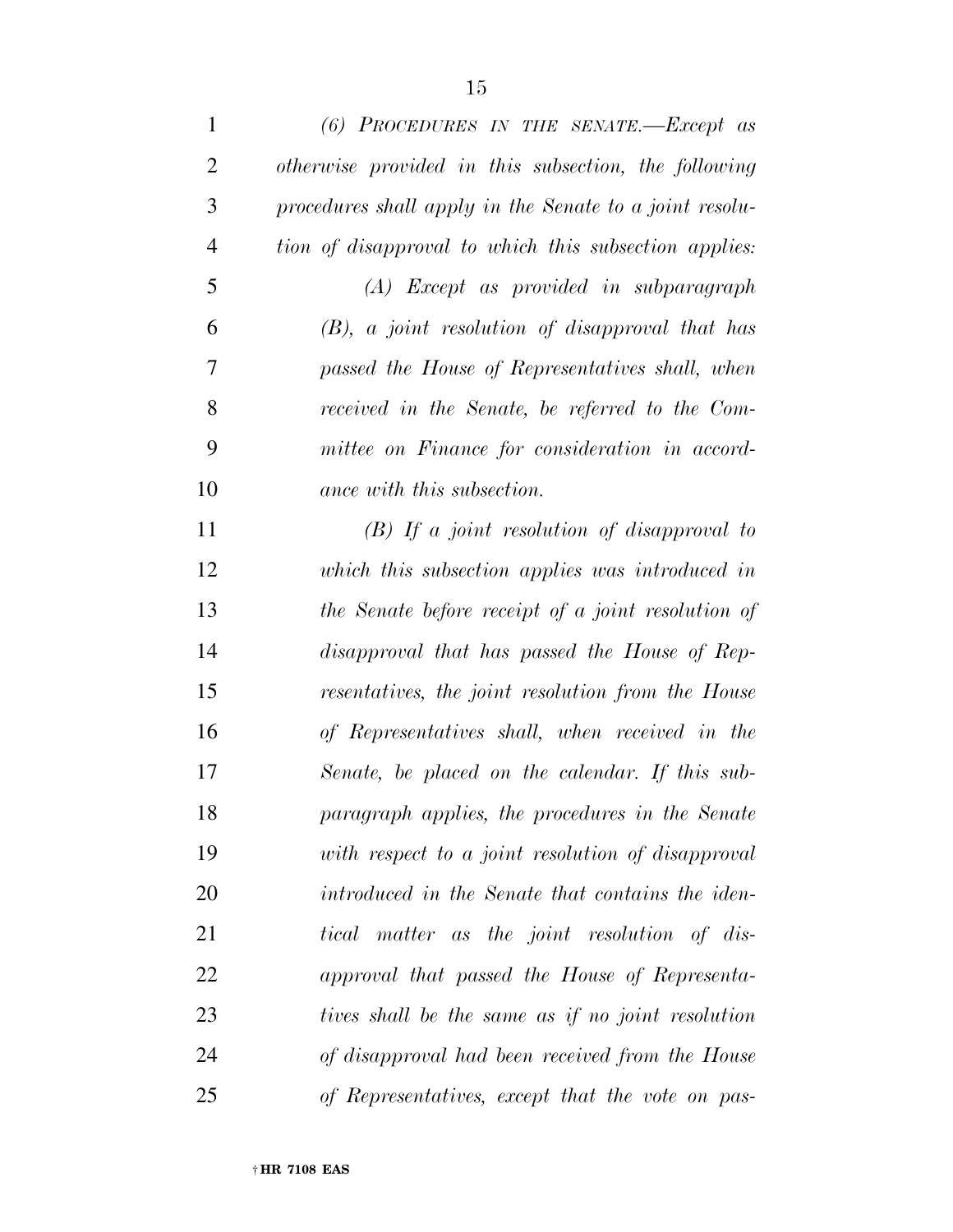| 1              | sage in the Senate shall be on the joint resolution        |
|----------------|------------------------------------------------------------|
| $\overline{2}$ | of disapproval that passed the House of Rep-               |
| 3              | <i>resentatives.</i>                                       |
| $\overline{4}$ | (7) RULES OF THE HOUSE OF REPRESENTATIVES                  |
| 5              | $AND$ SENATE.—This subsection is enacted by Con-           |
| 6              | $qress$ —                                                  |
| 7              | $(A)$ as an exercise of the rulemaking power               |
| 8              | of the Senate and the House of Representatives,            |
| 9              | respectively, and as such are deemed a part of             |
| 10             | the rules of each House, respectively, but applica-        |
| 11             | ble only with respect to the procedure to be fol-          |
| 12             | lowed in that House in the case of legislation de-         |
| 13             | scribed in those sections, and supersede other             |
| 14             | rules only to the extent that they are inconsistent        |
| 15             | with such rules; and                                       |
| 16             | $(B)$ with full recognition of the constitu-               |
| 17             | tional right of either House to change the rules           |
| 18             | (so far as relating to the procedure of that               |
| 19             | House) at any time, in the same manner, and                |
| 20             | to the same extent as in the case of any other             |
| 21             | rule of that House.                                        |
| 22             | SEC. 5. COOPERATION AND ACCOUNTABILITY AT THE              |
| 23             | <b>WORLD TRADE ORGANIZATION.</b>                           |
| 24             | The United States Trade Representative shall use the       |
|                | 25 voice and influence of the United States at the WTO to- |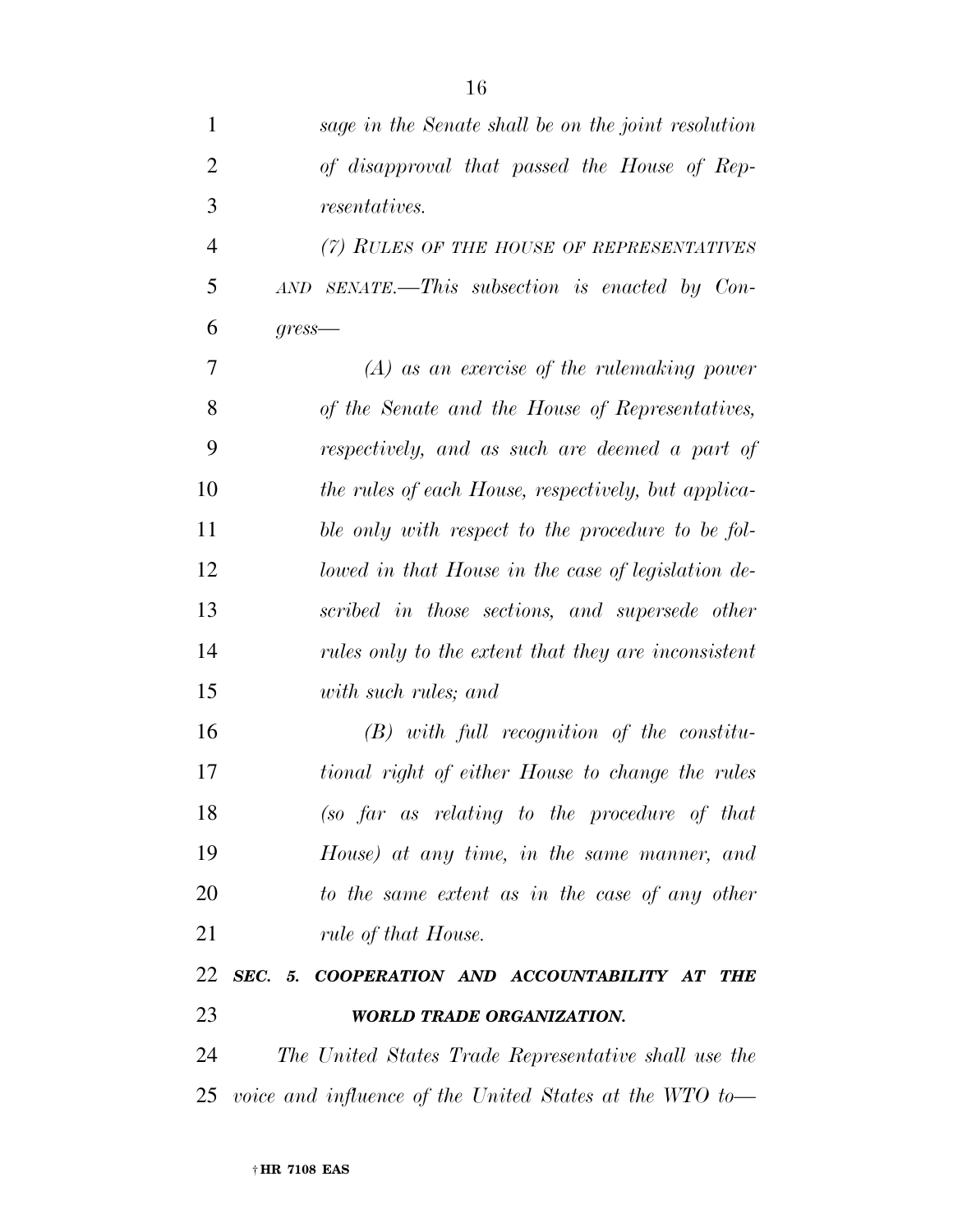| 1              | $(1)$ condemn the recent aggression in Ukraine;                  |
|----------------|------------------------------------------------------------------|
| $\overline{2}$ | $(2)$ encourage other WTO members to suspend                     |
| 3              | trade concessions to the Russian Federation and the              |
| $\overline{4}$ | <i>Republic of Belarus;</i>                                      |
| 5              | $(3)$ consider further steps with the view to sus-               |
| 6              | pend the Russian Federation's participation in the               |
| 7              | WTO; and                                                         |
| 8              | $(4)$ seek to halt the accession process of the Re-              |
| 9              | <i>public of Belarus at the WTO and cease accession-re-</i>      |
| 10             | lated work.                                                      |
| 11             | SEC. 6. REAUTHORIZATION OF SANCTIONS UNDER THE                   |
|                |                                                                  |
| 12             | GLOBAL MAGNITSKY HUMAN RIGHTS<br>$AC-$                           |
| 13             | COUNTABILITY ACT<br>TO<br><b>WITH</b><br><b>RESPECT</b>          |
| 14             | HUMAN RIGHTS VIOLATIONS AND CORRUP-                              |
| 15             | TION.                                                            |
| 16             | IN GENERAL.—Section 1265 of the Global<br>(a)                    |
| 17             | Magnitsky Human Rights Accountability Act (subtitle F of         |
|                | 18 title XII of Public Law 114–328; 22 U.S.C. 2656 note) is      |
| 19             | repealed.                                                        |
| 20             | (b) CLERICAL AMENDMENT.—The table of contents in                 |
|                | 21 section $2(b)$ and in title XII of division A of the National |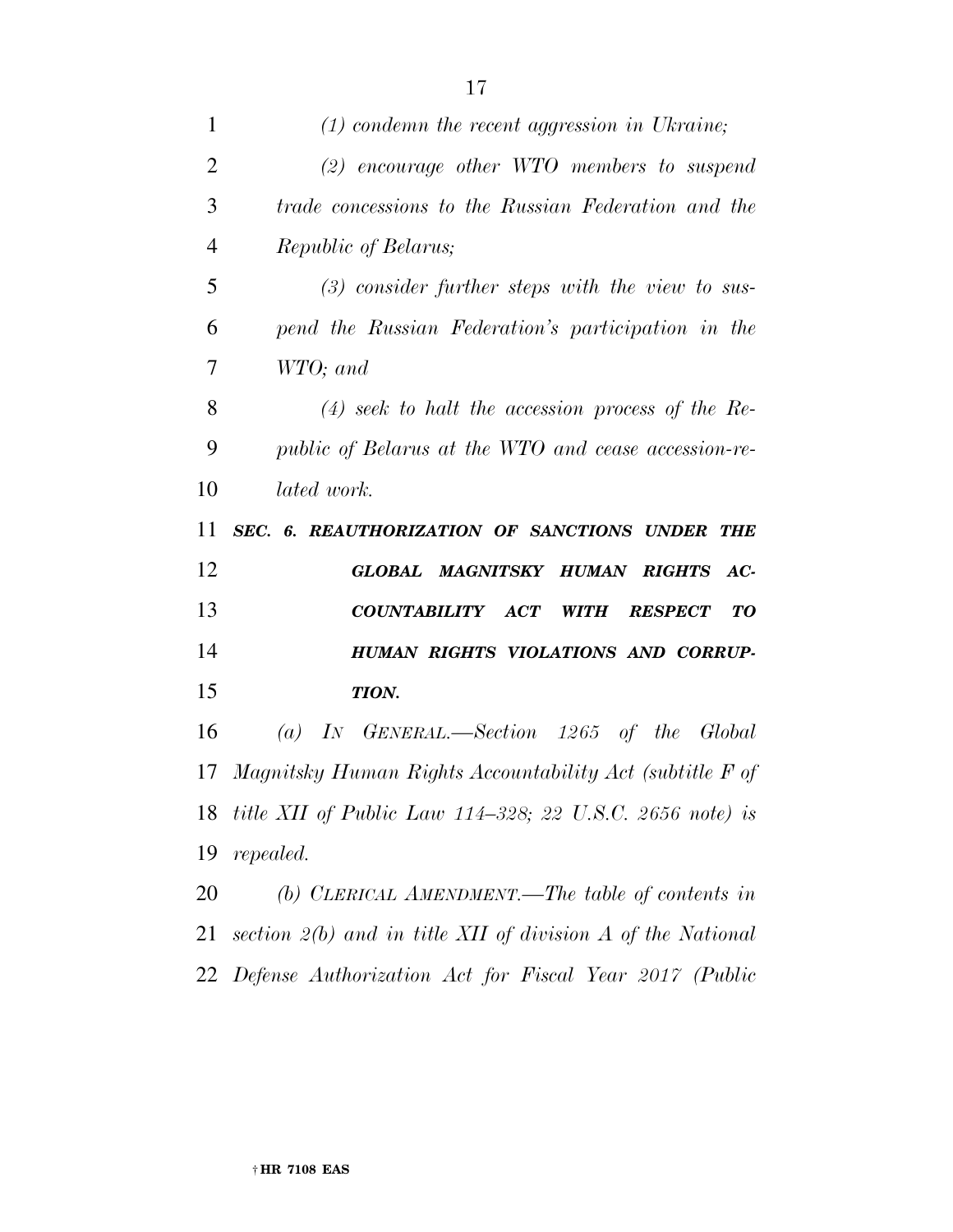- 1 *Law 114–328) are each amended by striking the items re-*
- 2 *lating to section 1265.*

Attest:

*Secretary.*